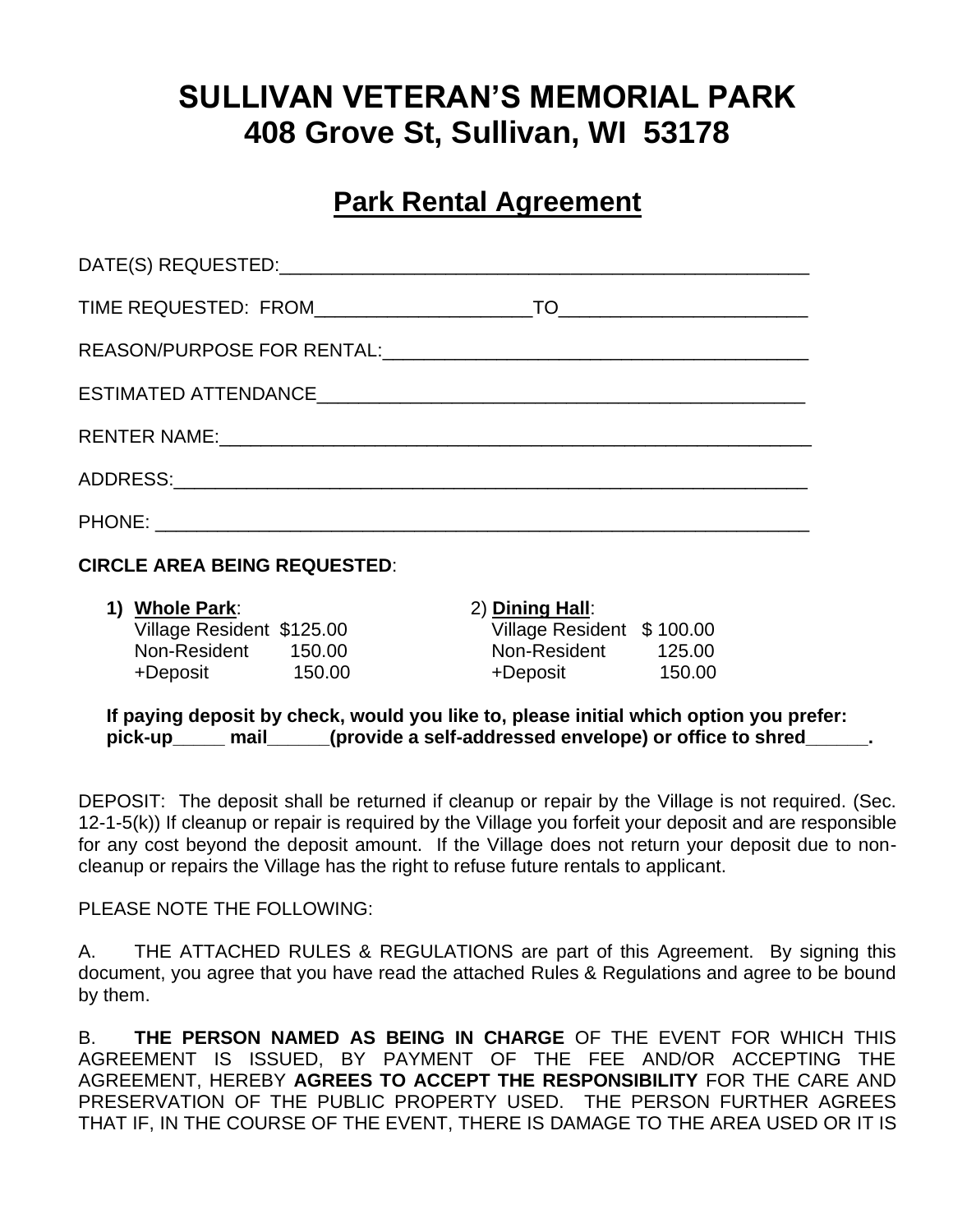LEFT IN SUCH CONDITION THAT ADDITIONAL CLEANING OR OTHER WORK IS NECESSARY TO RESTORE IT TO USABLE CONDITION, HE/SHE SHALL FORFEIT THE DEPOSIT OR WILL, WITHIN 30 DAYS, PAY THE ENTIRE COST OF WHATEVER REPAIRS OR ADDITIONAL CLEANING AS DEEMED NECESSARY BY THE VILLAGE.

C. IN CONSIDERATION OF THE TERMS SET FORTH IN THIS DOCUMENT, INCLUDING THE RULES & REGULATIONS ATTACHED, AND INTENDING TO BE LEGALLY BOUND, THE PERSON/GROUP SIGNING THIS AGREEMENT AGREE(S) TO INDEMNIFY AND HOLD HARMLESS FROM EVERY LIABILITY, CLAIM, ACTION, CAUSE OF ACTION, JUDGMENT, LOSS, EXPENSE, OR COST WHATSOEVER (INCLUDING BUT NOT LIMITED TO REASONABLE ATTORNEYS FEES AND COURT COSTS) ARISING FROM OR IN ANY WAY RELATED TO OR RESULTING FROM (A) ANY AND ALL USE OF THE PREMISES BY THE UNDERSIGNED AND/OR GUESTS FROM THE DATE OF SIGNING FORWARD AND (B) ANY MATERIALLY INACCURATE REPRESENTATION MADE BY YOU TO THE VILLAGE PURSUANT TO THIS AGREEMENT.

| RENTAL PAID:                                        | $\frac{1}{2}$ |  |  |  | Cash_Check#____CC___Date_______ |  |  |
|-----------------------------------------------------|---------------|--|--|--|---------------------------------|--|--|
| <b>DEPOSIT PAID:</b>                                | $\frac{1}{2}$ |  |  |  | Cash Check# CC Date             |  |  |
| <b>TOTAL PAID:</b>                                  | $\frac{1}{2}$ |  |  |  |                                 |  |  |
|                                                     |               |  |  |  |                                 |  |  |
| APPROVAL:                                           |               |  |  |  |                                 |  |  |
|                                                     |               |  |  |  |                                 |  |  |
| DEPOSIT REFUNDED: Yes No<br>Date: _________________ |               |  |  |  |                                 |  |  |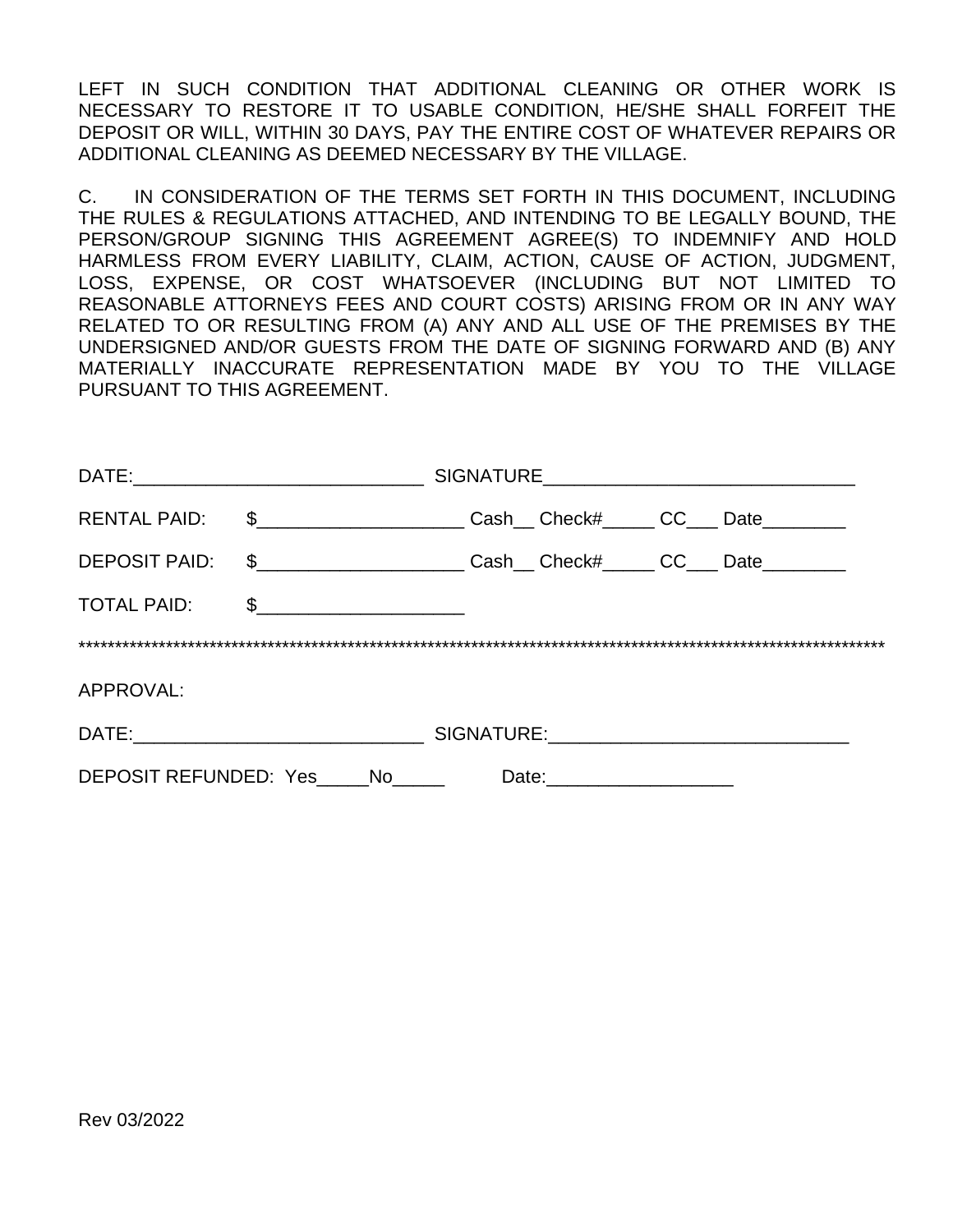### **SULLIVAN VETERAN'S MEMORIAL PARK 408 Grove St, Sullivan, WI 53178**

### **Administrative Rules & Regulations for public use of Park:**

- 1. The Park Rental Agreement must be received at least fourteen (14) days prior to the date on which the exclusive use of the entire Park is requested, or at least three (3) days prior to the date on which a portion of the Village Park is to be used. (12-1-6c)
- 2. Application for use will be on a first come/first served basis.
- 3. Applicants must make out a separate Agreement for each day of use.
- 4. A Deposit will be charged for the use of Park facilities, and must be paid with the request for the Park Rental Agreement. This Deposit will be returned upon approval that all areas are left in satisfactory condition.
- 5. Checks should be made payable to: VILLAGE OF SULLIVAN and sent or delivered to Village of Sullivan, 500 Madison Ave, PO Box 6, 500 Madison Ave, Sullivan, WI 53178, along with the Agreement.
- 6. Chairs and tables will be available. Set up and cleanup will be the responsibility of the user. The applicant is responsible for setting up the room (tables, chairs, etc.) and for cleaning all items used, and putting them away (cleaned) at the conclusion of the event.
- 7. If refreshments are served, area must be properly cleaned. Tables, counters and stove must be wiped clean.
- 8. All tape must be taken off the walls. If this is not done, **your Deposit will not be refunded.** (Do not use nails, pins or staples in the walls.)
- 9. Floors must be swept with the dust mop provided, and cleaned with **water only.**
- 10. The applicant is responsible for the removal of all garbage from the building. Garbage is to disposed of in the dumpsters located in the park. The key for the dumpsters is provided on the key ring that is given at the time of rental. If this is not done, **your Deposit will not be refunded.**
- 11. When leaving, turn off the air conditioning in summer. Turn the heat down to 65 degrees in fall/winter/spring.
- 12. **All** doors to building(s) must be locked when group is finished. Check all doors from the **outside**. If group leaves any doors unlocked, responsible party is liable for all damages resulting from open door.
- 13. The building(s) must be vacated by **11:00pm.** This means cleaned up and out by 11:00pm **no exceptions**.